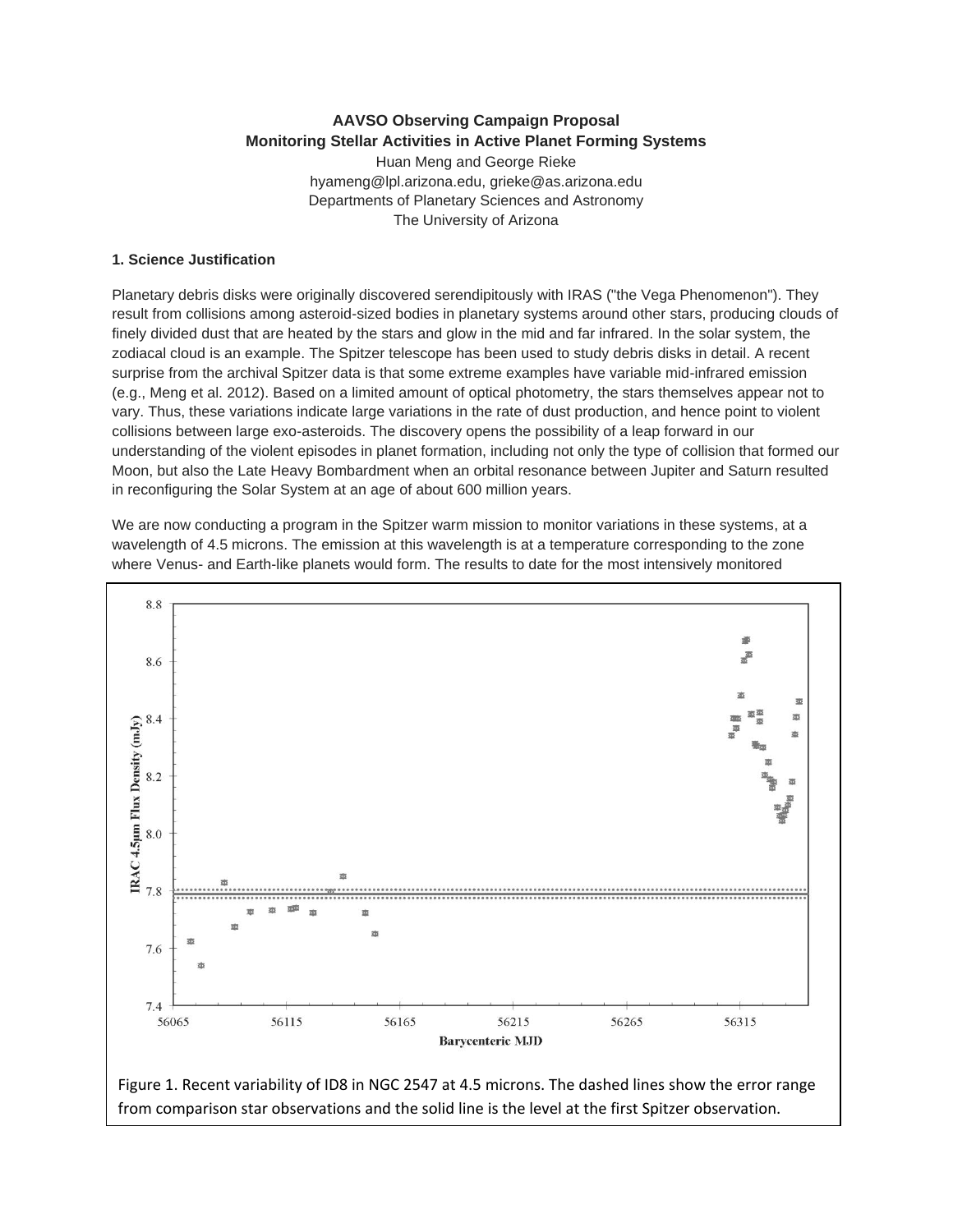example are shown in Figure 1. Now that we know that this emission from the debris disks can vary on timescales of a few days, it is imperative to monitor the behavior of the outputs of the stars themselves (e.g., by observing them at the V band) on a similar timescale to be sure that their heating of the dust remains constant and that the 4.5 micron variations result from changes in the amount of dust in the debris disk, not in its heating by the host star. If indeed the host stars remain constant in output, then the variations at 4.5 microns will provide demanding constraints on our current ideas for the formation of terrestrial planets.

We request help from the AAVSO for this monitoring. In the northern hemisphere, the capabilities provided through the AAVSO appear to be unique for this purpose, where we need frequent observation of relatively bright stars. Given the rate at which variations occur, we need data points every day or few days. The desired time coverage is two periods for each of the targets, corresponding to the two visibility windows with Spitzer, each lasting 40 - 50 days. The observations will be challenging since the stars are not too far from the sun (an unavoidable situation given the viewing constraints for Spitzer). They will need to be observed with low elevation angles during the twilight. Given that the stars are relatively bright, we hope that this issue can be overcome.

## **2. Targets**

We have three targets for the campaign, i.e. BD+20 307, HD 15407A, and HD 23514. All the stars are fairly bright in the visible wavelengths. The coordinates, basic photometry, and desired time coverages are

BD+20 307 RA = 01h 54m 50.341s; Dec = +21d 18m 22.55s (J2000.0)  $B = 9.5$ ,  $V = 9.0$ ,  $R = 8.7$ Desired Time Coverage: ASAP - April 21; September 24 - November 17

HD 15407A  $RA = 02h$  30m 50.646s; Dec =  $+55d$  32m 54.35s (J2000.0)  $B = 7.4$ ,  $V = 7.0$ ,  $R = 6.7$ Desired Time Coverage: ASAP - May 14; October 14 - December 18

HD 23514 RA = 03h 46m 38.396s; Dec = +22d 55m 11.29s (J2000.0)  $B = 9.9$ ,  $V = 9.5$ ,  $R = 9.2$ Desired Time Coverage: March 26 - May 17; October 21 - December 14

Given the challenges for the observations, we request single-band observations at V. We also have identified nearby stars that should be within the field of view of a CCD imager, so only a single pointing of the telescope will be required and we will be able to obtain the information we need by relative photometry. The comparison stars are listed below; given that we want to monitor to an accuracy of 1 - 2%, they will need to be observed to to a ratio of signal to noise of about 100.

For BD+20 307. a star at 01h 54m 45.78s, +21d 16m 55.1s (J2000)  $V = 12.45$ separation on the sky: 1.8 arcmin, magnitude difference 3.4

There is a brighter comparison at 01h 54m 27.38s, +21d 10m 46.7s (J2000)  $V = 10.75$ separation on the sky 9.3 arcmin, magnitude difference 1.75